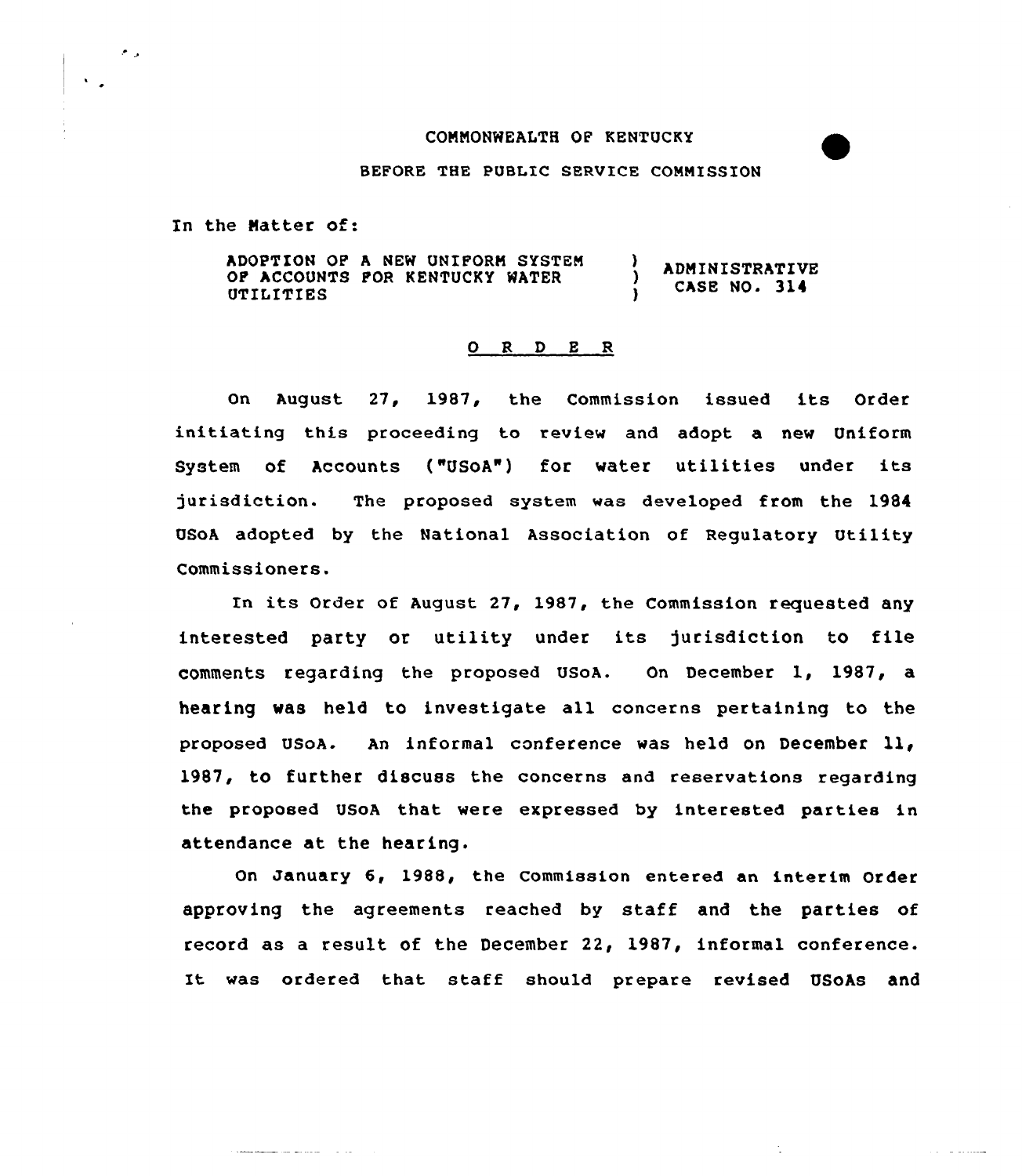report forms, as addressed in the interim Order, to be issued on or before Narch 31, 1988.

In response to the commission's order of January 6, 1988, staff has developed revised USoAs and report forms. The Commission, after careful review of the revised documents, is of the opinion that they should be accepted and should be effective for accounting purposes January 1, 1989, and for reporting purposes effective with the December 31, 1989, Annual Report.

Copies of the new USoAs and Annual Report Porms will be available to all parties of record, including all water utilities under the )urisdiction of the Commission. Interested parties should file any comments, testimony or other relevant information concerning the revised USoA and report forms, with regard to their effects, their implementation and whether any modifications would be necessary for reporting to this Commission.

# FINDINGS AND ORDERS

The Commission, after consideration of the evidence of record and being advised, is of the opinion and finds that:

1. The revised USoAs and proposed Annual Report forms should be issued to all interested parties in order to obtain information regarding the feasibility of the new documents.

2. Any interested utilities under the jurisdiction of this Commission which will be subject to the reporting requirements of the new USoA should file information, testimony, or comments on this matter within 45 days from the date of this Order.

$$
-2-
$$